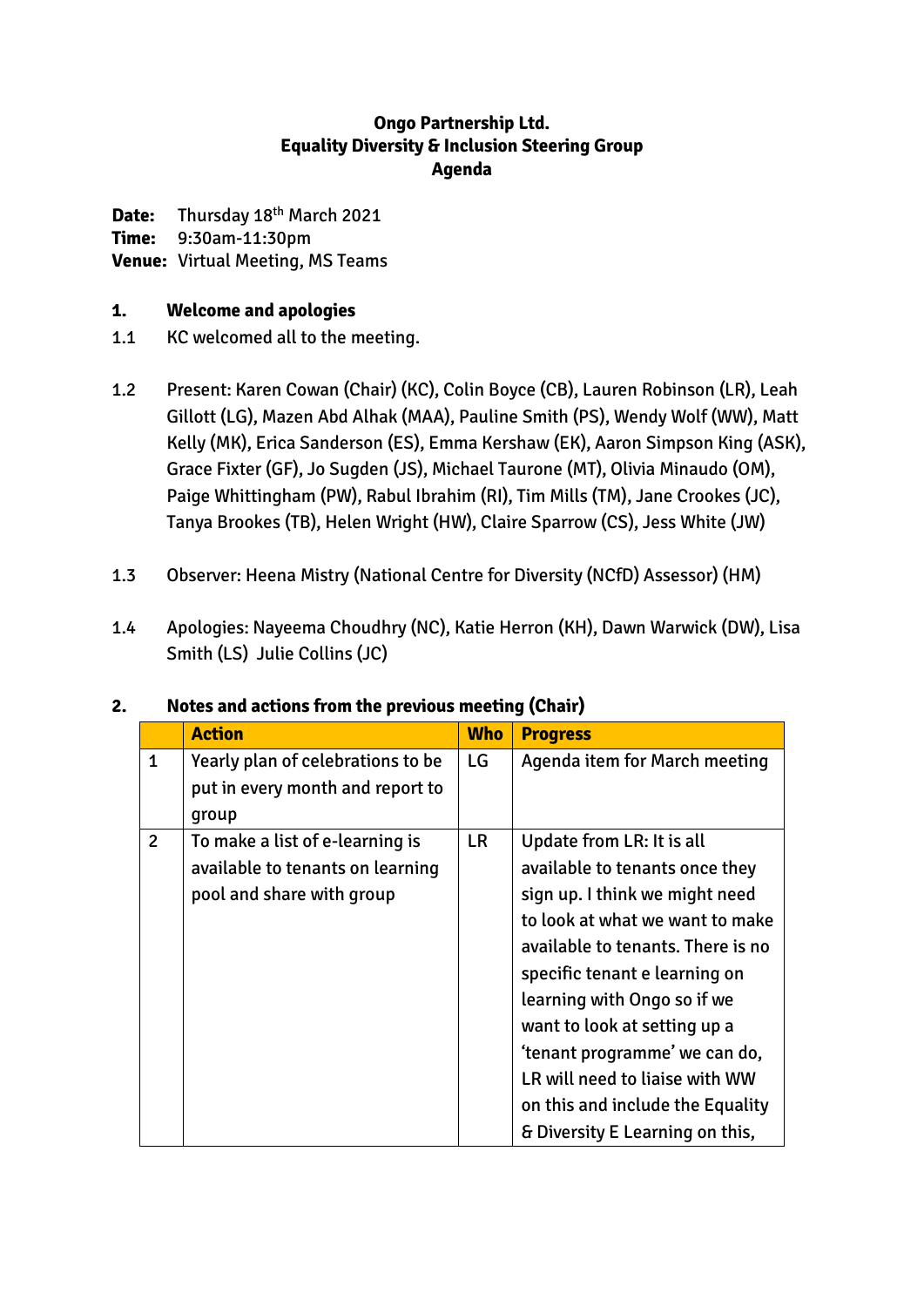|                | <b>Action</b>                    | <b>Who</b> | <b>Progress</b>                  |
|----------------|----------------------------------|------------|----------------------------------|
|                |                                  |            | but probably needs reviewing     |
|                |                                  |            | for tenants                      |
| $\overline{3}$ | <b>Review Ongo staff code of</b> | <b>ES</b>  | Complete.                        |
|                | conduct to include something     |            | Sent request to MM for this to   |
|                | that alludes that we should all  |            | be included in code of conduct   |
|                | be allies                        |            | review                           |
|                |                                  |            | <b>UPDATE: Discussed with MM</b> |
|                |                                  |            | and agreed that the Code of      |
|                |                                  |            | Conduct wouldn't be the right    |
|                |                                  |            | document for this, to pick up in |
|                |                                  |            | the review of the EDI policy     |
| 4              | Terms of reference to be         | <b>ES</b>  | Completed                        |
|                | received                         |            |                                  |
| 5              | Feedback the issues with using   | <b>KC</b>  | To be picked up at the May       |
|                | <b>Google Translate for some</b> |            | <b>North Lincs EDI Forum</b>     |
|                | languages - Specifically Arabic  |            |                                  |
|                | to the NL EDI Forum              |            |                                  |
| 6              | <b>Future agendas to include</b> | <b>EK</b>  | Completed                        |
|                | timings for each item & a break  |            |                                  |
|                | to be scheduled in the middle of |            |                                  |
|                | meeting                          |            |                                  |
| $\overline{7}$ | To speak with IT regarding rent  | <b>MK</b>  | Completed                        |
|                | statements being sent in Colin's |            | Sarah Hardman has been           |
|                | Formatting                       |            | liaising with Colin on the rent  |
|                |                                  |            | statement issues he had had      |
| 8              | Next Year's EDI meetings to be   | <b>EK</b>  | Completed                        |
|                | booked and sent out              |            |                                  |

# **3. Leaders in Diversity update (ES)**

- 3.1 ES gave update on the Leaders in Diversity accreditation journey to date and introduced HM. ES thanked for all completed surveys from colleagues and explained the next steps. HM will be completing targeted 1:1 meetings with colleagues and tenants over the next few days. She will then pull together all the feedback from these meetings along with the survey data and our comprehensive self-assessment against the standard and make a recommendation to the NCfD for us to achieve the accreditation – we hope! This should be mid-April. KC or ES will communicate the outcome to the group as soon as we hear.
- **4. EDI Calendar for 2021 (LG)**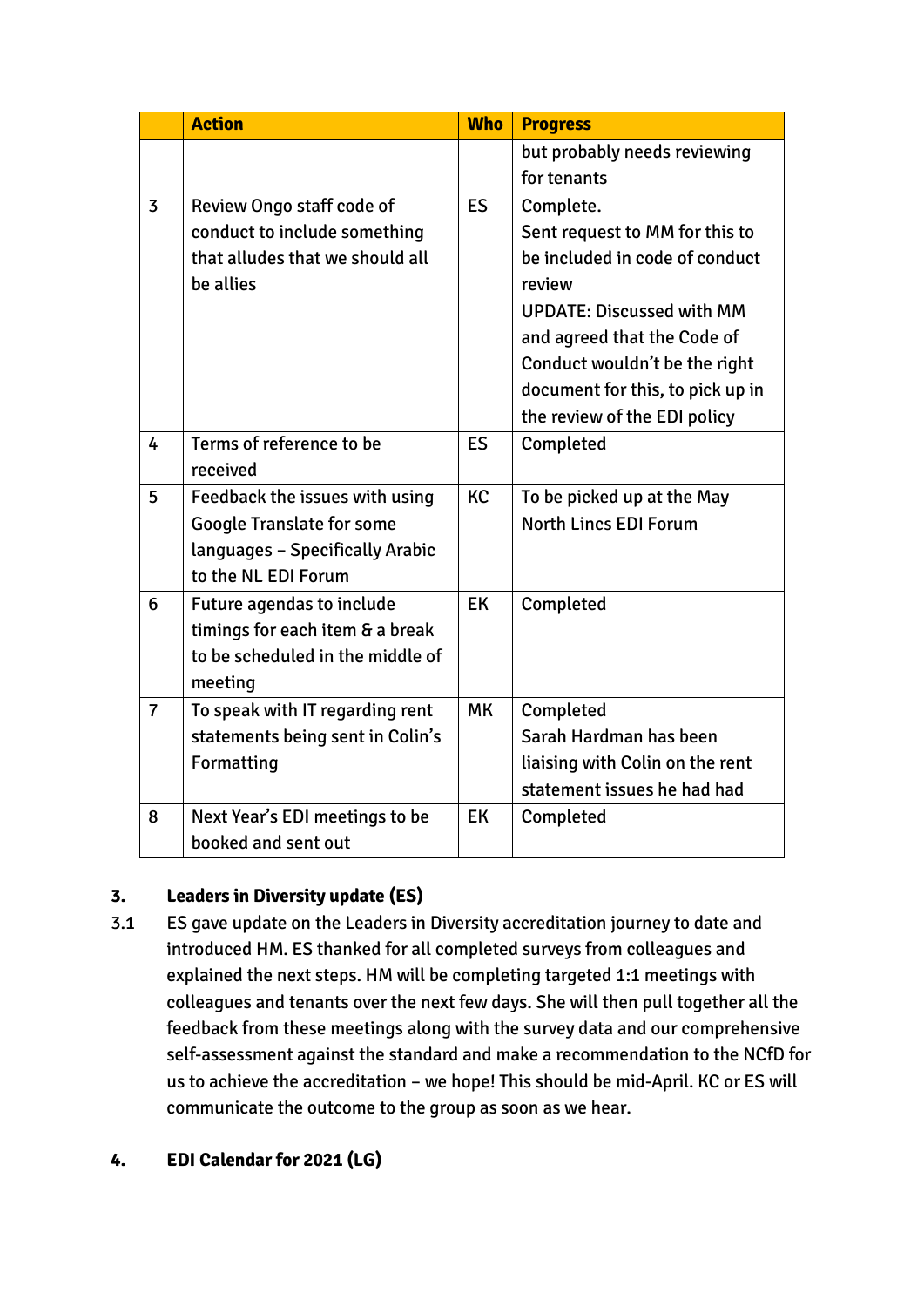- 4.1 LG presented the events calendar the PR Team have created and explained how it will work going forward. It is spread across the business into sections around EDI, Health and Wellbeing, Ongo-specific etc. The group were asked to share any thoughts, ideas or suggestions directly with LG outside the meeting for how we can raise awareness around the different topics. This could be personal or what's going on in your work life. A video blog from members on their personal experiences in or out of work in respect of FREDIE.
- 4.2 All EDI group members encouraged to come forward and get involved, EK, ASK & JC (Lettings Team) all volunteered in the meeting to help, great piece of work by  $LG$

## **5. Board / LT update - EDI (KC)**

- 5.1 The leadership team is fully supportive of unconscious bias training, and it is to be rolled out to the EDI Steering Group members and the Heads of Service. TM said what a great session it is. Two dates to be arranged and will be communicated with the group. **ACTION (ES) – communicate dates for training with the group to book onto.**
- 5.2 JS explained the new NHF Code of Governance and the changes to the length of time Board Members are able to remain on the board. It has changed from 9 years to 6 years. There is to be a new Succession Planning Policy which will go to June board for approval. There is consideration currently of introducing board trainee members through the HDN's Board Mentoring programme. This would create balance and a great mix of skills.

#### **6. Race action plan update (KC)**

- 6.1 KC explained that a lot of the action plan had been completed but still some outstanding items which were updated.
- 6.2 LR updated the group to explain that we have a lot more information in relation to colleagues and race / ethnicity so will be able to provide much more accurate results in terms of the race pay gap at Ongo.
- 6.3 In terms of engaging with young people, we have used different platforms to engage with young people which has been successful.
- 6.4 We have joined HDN and can now advertise our vacancies through that network to help get a broader diversity of applicants.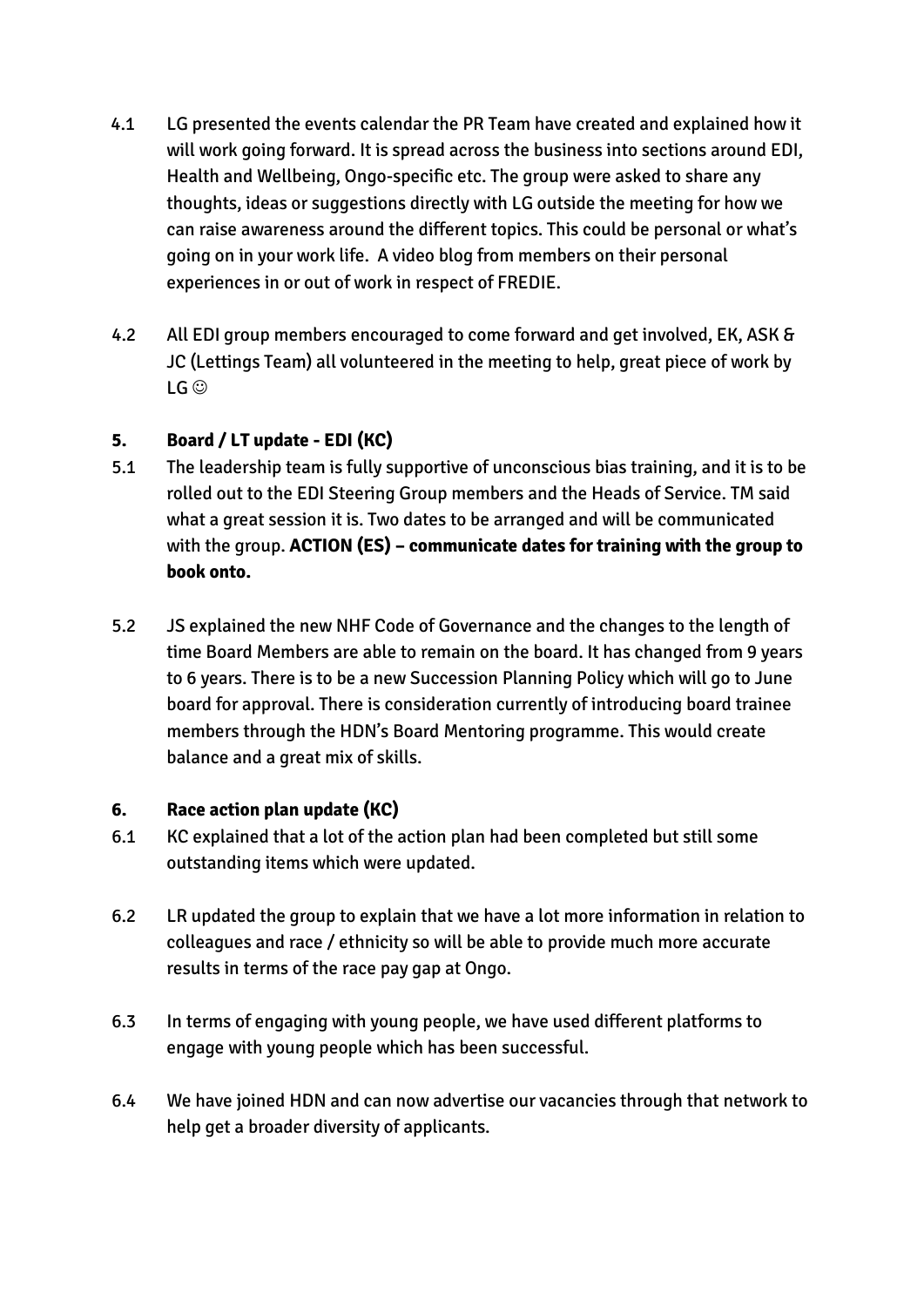- 6.5 We have linked up with a local social enterprise, RedEverywhere and they have contacts with the Black and Asian Leadership Institute (BALI). Both this and HDN have been used to advertise our recent vacant leadership role. We have also revised our job adverts to state we are actively encouraging applications from underrepresented groups – e.g. ethnically diverse, disabled people, women etc. (as relevant at the time of vacancy).
- 6.6 Discussion around why underrepresented group in terms of ethnicity are not bidding on our properties. JC & MK have spoken around this topic however people only bid on what is available to them. **ACTION (JC) – provide data of numbers of applicants for different ethnic profiles.**

## **7. Round- table session to discuss the 2021/22 action plan (ES)**

- 7.1 ES explained that the 2021 / 22 action plan would be informed by a number of different factors. Any outstanding actions from the Race Action Plan from 2020 / 2021 would be included, along with recommendations from the NCfD accreditation report. The strategic objectives and priorities identified by the Group Common Board will provide themes within the action plan. The discussion was then opened up to the group to discuss what other themes should be considered for the action plan. The following were proposed:
	- **Education, training and awareness for colleagues and board members**
	- **Education and training for tenants**
	- **Recruitment of unrepresented groups**
	- **Increase of unrepresented groups on tenant panels**
	- **Covid-19 and promotion of the vaccine amongst ethnically diverse groups**
	- **Covid-19 and coming out of the restrictions**
	- **Hate crime and community cohesion**
	- **Mental health and social isolation**
	- **Reporting on the race pay gap**
	- **Embedding FREDIE across the organisation**
	- **Accessibility of ongo.co.uk**
- 7.2 In respect of hate crime and community cohesion, it was agreed that the group would like to know about the numbers and outcomes of ASB reports for these categories over the last year. **ACTION (ES) ask CC to present to the group at July's meeting**
- **8. Break**
- **9. Updates from other groups**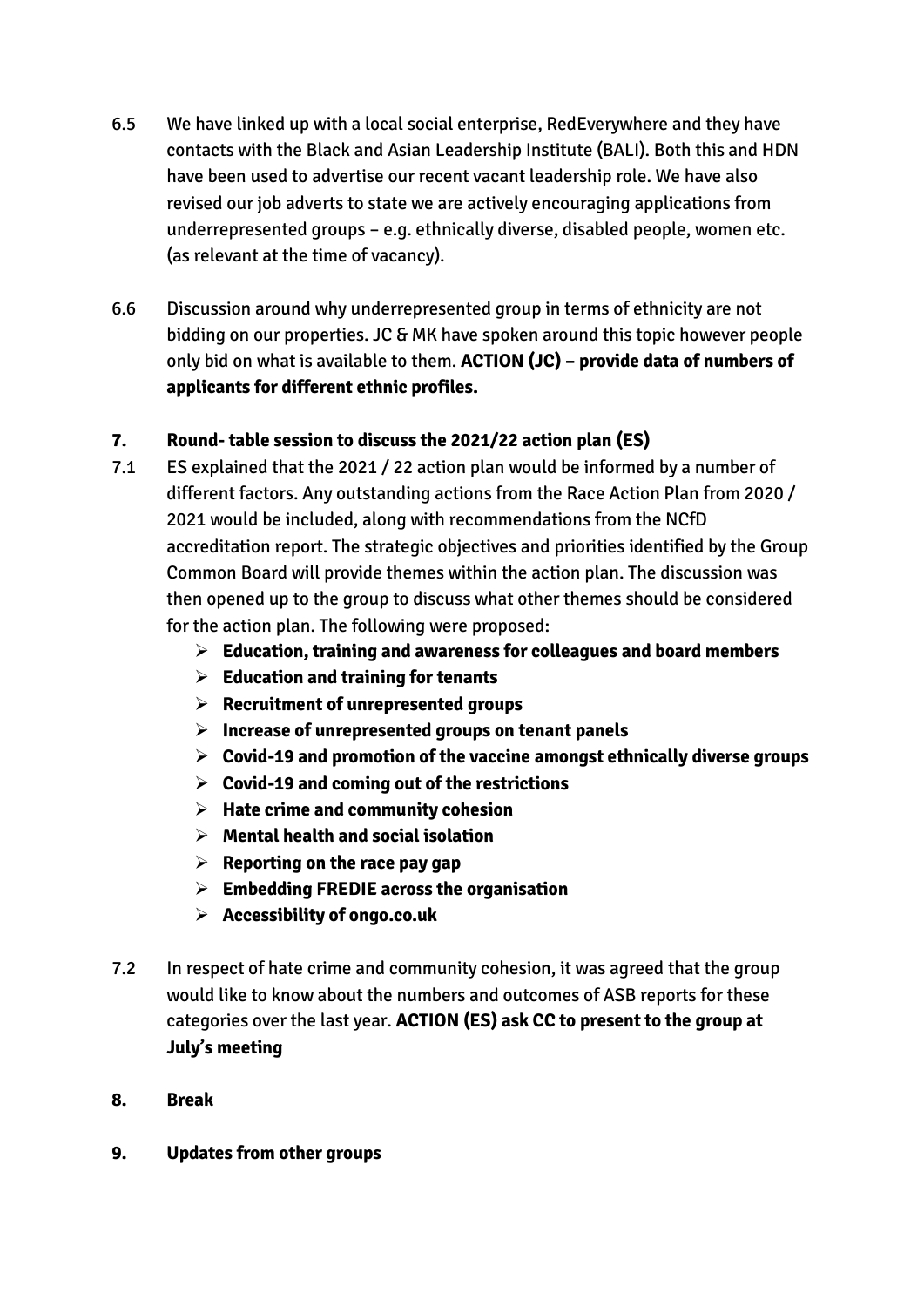- 9.1 North Lincolnshire EDI Forum (NLEDIF) (KC) KC attended this. KC chairs and ES is the secretary. The group is attended by a wide variety of agencies from across North Lincolnshire including North Lincolnshire Council, Public Health, the NHS, Humberside Fire & Rescue, the Police and Colleges. Guest speakers at the last meeting were RedEverywhere and the Smile Foundation.
	- a) RedEverywhere is a company who run BAME community mentoring and coaching programme locally are working to empower young people from different backgrounds to make good, positive choices for their future. They aim to have 100 mentors from the diverse communities, the mentor journey is initially for 12 months. They also have links with the national Black and Asian Leadership Institute (BALI). It has been agreed that all Ongo leadership vacancies can be shared with BALI.
	- b) The Smile Foundation is a new befriending and signposting service for the local Black, Asian and Minority Ethnic community. Its purpose is to support the reduction of social isolation through social prescribing. They are currently working on vaccine videos in different languages, these will be shared as soon as possible.
- 9.2 E&D Humber Practitioners Network (ES) ES attended the Humber EDI network which has a new Chair, Richard Bartlett from Hull City Council.
	- a) Katrin Platt from the probation service has funding available to support probation service users from ethnically diverse communities. She has linked in with Kerry and encourages others to get in touch. Contact ES for details.
	- b) The Police have held a Zoom employment support session. Jemma Akers linked in with this and the aim was to engage with young people in less represented profiles to consider work with the police.
- 9.3 HQN EDI Network (ES) ES attended this. The last session was centred on LGBTQ+. Resident Involvement Officer at PA housing presented on how he has developed Resident Involvement with the LGBTQ+ community at PA Housing. ES has requested his contact details to share with WW for networking. The Houseproud accreditation was also discussed which is specific to LGBTQ+ and is free to do.
- 9.4 HDN North Group (ES) ES attended this time but KC is the usual representative for Ongo. Focused on BLM which led to discussions around strategies for EDI. Ongo doesn't have or need a separate strategy for this as it is linked into the One Ongo strategy. Discussed that most member organisations have board champion for EDI, this has been discussed for Ongo post Andrew Pate but decision is that EDI is all board members responsibility and not just one person champion. HDN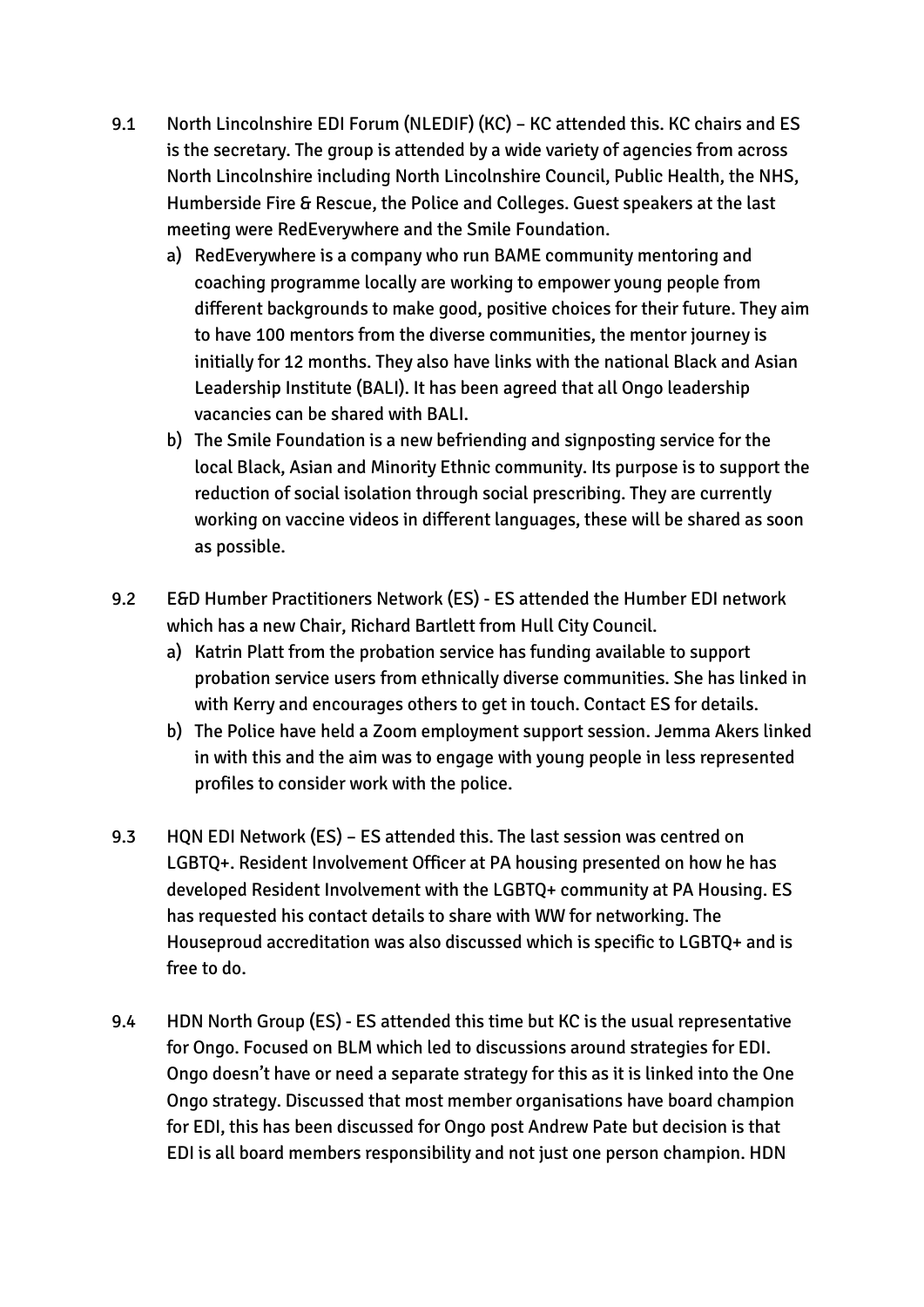members (Ongo is a member of HDN) have access to a member resource area that is currently being reviewed / revised, ES will provide details for access once live.

#### **10. AOB**

- 10.1 There have unfortunately been allegations of racism and homophobia put forward by an ex tenant volunteer against some members of Community Voice. As a result of these allegations, Ongo engaged TPAS to independently investigate the complaints made. TPAS carried out a desk top review and interviewed staff and tenants. They concluded that there were no significant issues, however, some refresher training would be beneficial for some individuals (please note that the unconscious bias training planned in will be perfect to address this). TPAS did find that one tenant volunteer had been in breach of the volunteers' code of conduct, but this individual has since resigned from all customer engagement activity and so no action was required.
- 10.2 It appears that the Browse Aloud function on the Ongo website doesn't cater for PDF documents, e.g. font can't be adjusted for those with sight difficulties, translations not available etc. The work to find a solution for this will be added to the action plan. **ACTION (KC&ES) to share this information with wider networking groups to raise awareness**
- 10.3 The EDI Steering Group has been shortlisted for the EDI Steering Group of the Year award and ES has been shortlisted for the EDI Lead of the Year at the NCfD's FREDIE Awards 2021. ES was nominated by Heena Mistry from the NCfD for all the great work she does. The EDI steering group is very happy and congratulated Erica on her nomination.

#### **11. Reflection of today's meeting**

11.1 All were happy with this meeting. A suggestion was made to have a presentation at every other meeting in the future rather than at each one.

#### **12. Date & time of next meeting**

12.1 1 July 2021 09:30am (MS Teams)

| <b>Action</b>                | <b>Who</b> | <b>By when?</b> | <b>Progress</b>                 |
|------------------------------|------------|-----------------|---------------------------------|
| <b>Communicate dates for</b> | ES         | <b>ASAP</b>     | <b>COMPLETED</b>                |
| <b>Unconscious Bias</b>      |            |                 | Training sessions arranged for: |
| training with the group to   |            |                 | 29/4/21                         |
| book onto                    |            |                 | 27/5/21                         |

#### **13. Actions**